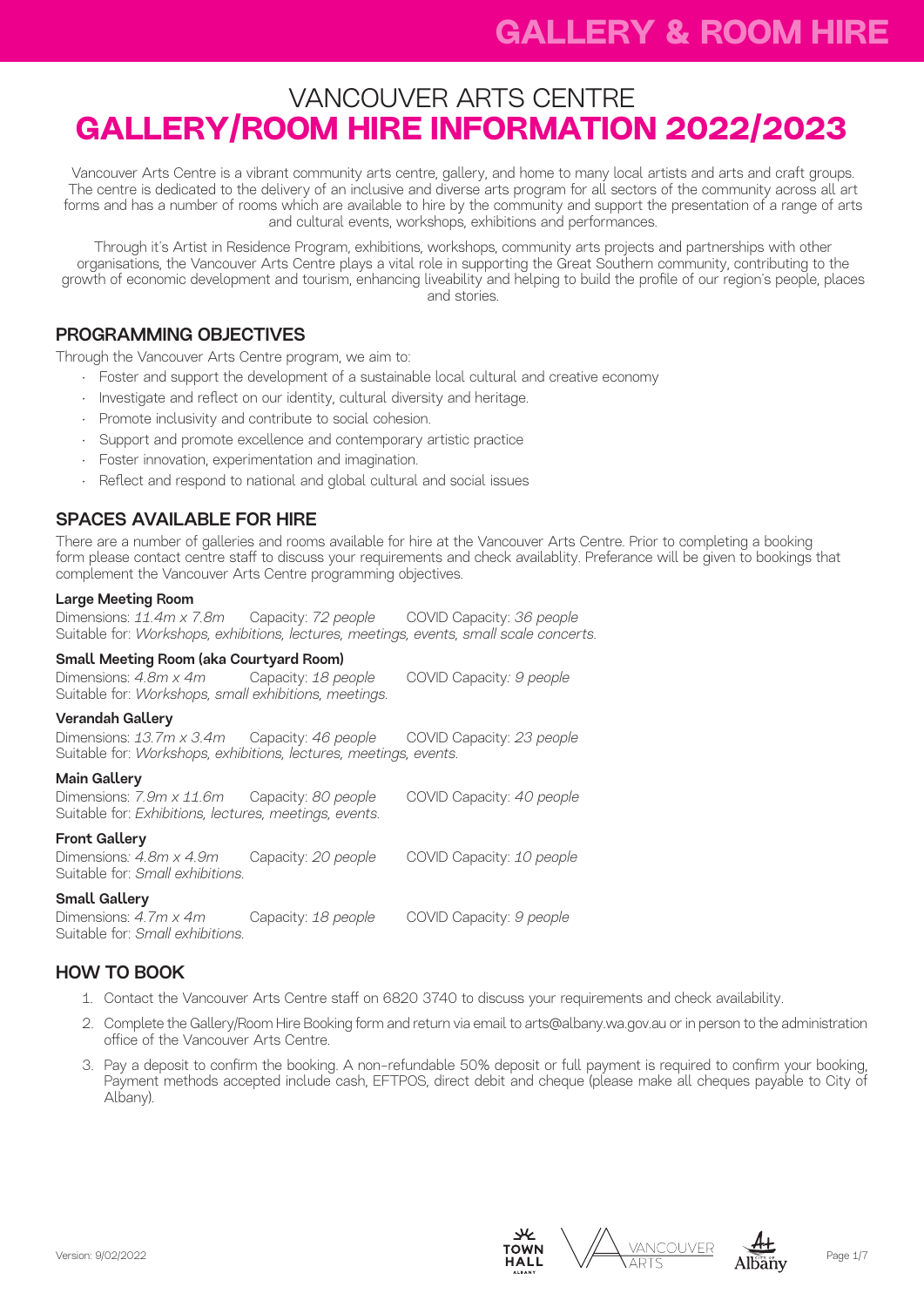# **GALLERY & ROOM HIRE**

## FEES & CHARGES (GST Inclusive)

| OCCASIONAL ROOM HIRE               |                             |                              |
|------------------------------------|-----------------------------|------------------------------|
|                                    | Standard Rate (per session) | Community Rate (per session) |
| Large Meeting Room                 | \$86                        | \$64                         |
| Verandah Gallery                   | \$86                        | \$64                         |
| Small Meeting (Courtyard) Room     | \$64                        | \$48                         |
| <b>GALLERIES</b>                   |                             |                              |
| Main Gallery                       |                             | \$160 per week               |
| Front Gallery                      |                             | \$75 per week                |
| Small Gallery                      |                             | \$75 per week                |
| Veranda Gallery                    |                             | \$75 per week                |
| <b>ADDITIONAL SERVICES</b>         |                             |                              |
| Exhibition Installation Technician | \$60                        | Rate per hour (min 3 hours)  |
| Professional AV Technician         | \$60                        | Rate per hour (min 3 hours)  |
| Installation Check                 | <b>FRFF</b>                 | Conducted by VAC staff       |
| Duty Manager                       | \$60                        | Rate per hour (min 3 hours)  |
| Bar Staff/Ushers/Event support     | \$60                        | Rate per hour (min 3 hours)  |
| Security                           | \$60                        | Rate per hour (min 3 hours)  |
| Cleaning                           | \$60                        | Rate per hour                |

### GENERAL BOOKING INFORMATION

#### Standard Operating Hours

The Vancouver Arts Centre's standard business hours are Monday to Friday 10.00am – 4.00pm. If you require use of the venue outside of normal business hours, please discuss your needs with staff when making your booking.

#### Accessibility

ACROD parking is available near the main entrance of the Vancouver Arts Centre to the west of the main building with wheelchair access to the main building available via the front door.

A loading zone is available at the front of the Centre to assist with the transportation of heavy equipment.

#### Shared Facilities

Once a booking has been confirmed, hirers are welcome to make use of the shared facilities at the Vancouver Arts Centre for the duration of their booking - in accordance with COVID restrictions. The shared facilities include a kitchen containing a fridge / freezer, sink and an urn. Tea and coffee is also available by donation. Bathrooms have accessible toilets and a baby changing table is also available in the ladies bathroom.

#### Equipment

Various equipment is available at the Vancouver Arts Centre and is subject to availability. To view our equipment list and request equipment for your booking, please refer to the VAC Equipment Hire Information document

#### **Catering**

Hirers are welcome to self-cater for events but must follow good hygeine practices. Vancouver Arts Centre Staff are able to provide recommendations for local catering options for anyone wishing to hire a caterer for their event.

#### Hire Period

Room Hire by session - gallery spaces hired out at a weekly rate Session times: Day: 10am – 3.30pm, Evening: 4pm – 10.30pm (for evening bookings please see booking conditions for after hours access)

#### Event Marketing

Where possible the Vancouver Arts Centre may assist with marketing your exhibition or event in the following ways: A listing in our bi-monthly e-newsletter, Social media posts and event listings on City of Albany Arts and Culture facebook and instagram page, Event listing on the Arts and Culture website, Email mailouts to our subscribers. Please note the Vancouver Arts Centre takes no responsibilty for the marketing of your event and all event promotion is subject to staff capacity. In order to provide this service, please provide the following at least 8 Weeks PRIOR to your event.

- 1. Event Title, names of artists involved and associated event details including: event time, booking contact information etc.
- 2. 1-3 high resolution promotional image (300dpi) with appropriate credits. (Images larger than 1MG are preferrable)
- 3. Short paragraph describing the exhibition/event. .





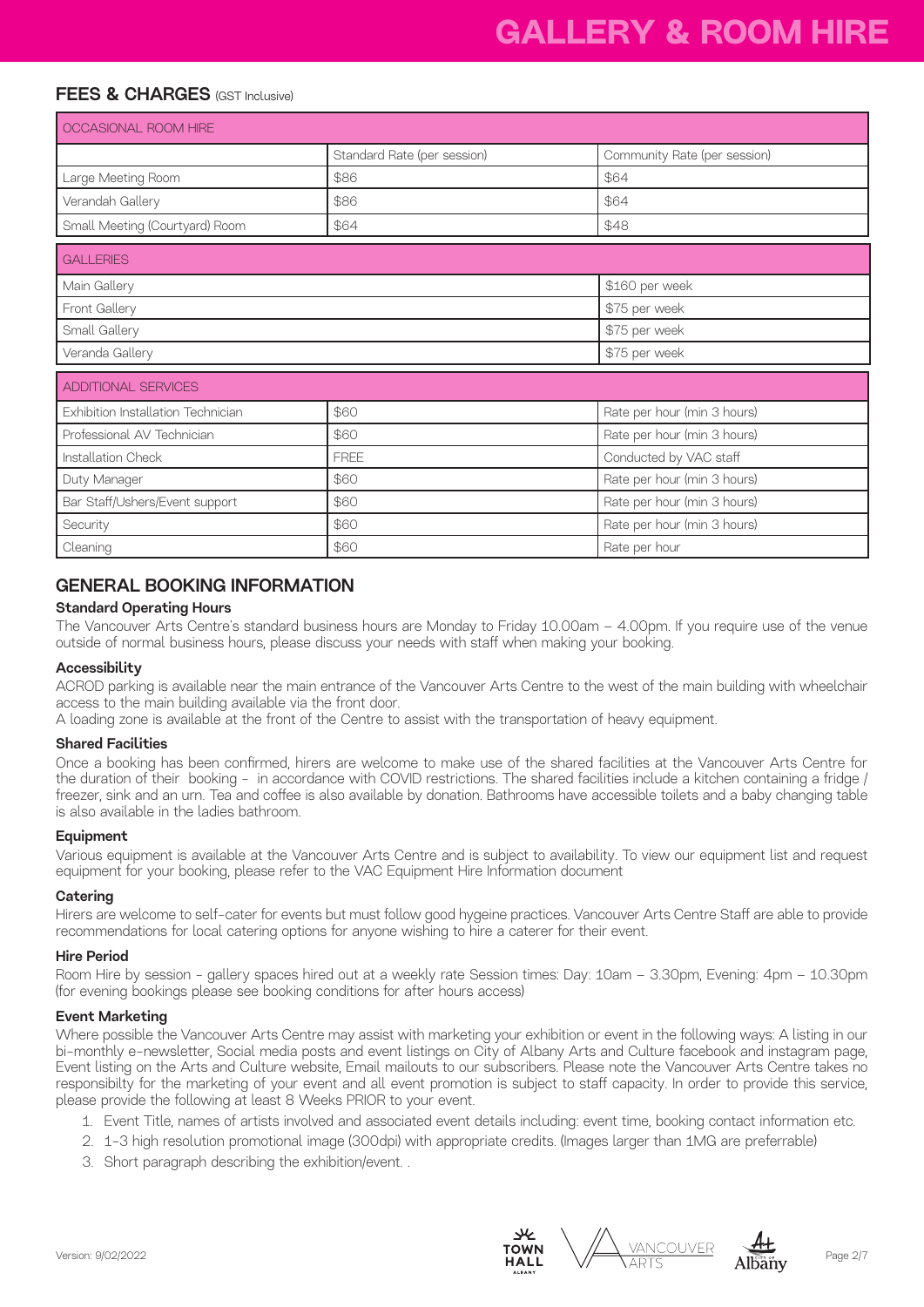#### Opening Events / After Hours Opening

- Hirers can request to have the gallery open on weekends or after hours (see booking conditions) Please note hirers will be responsible for security of the building when the Centre is not staffed and accountable for any incidents that happen out of hours.
- For all after hour exhibition openings where staff assistance is requested, this will be at an additional cost of \$60 per hour. (minimum of three hours)
- Alcohol may be served at exhibition openings according to the 2011 Exemptions from the Liquor Act outlining Complimentary Supply of Liquor by a Business. (Copy of this leaflet available upon request). See booking conditions for more information.

### GALLERY HIRE INFORMATION

- Lighting in the Main Gallery is not directional but can be dimmed, therefore no lighting adjustment is possible.
- Before booking, it is recommended hirer's dicuss their hanging requirements with staff. Please notify staff how many hanging wires, hooks and plinths you require when making a booking.
- Any hirers requiring the use of the large ladder will need to present their 'working with heights' ticket to staff.
- A current copy of your Public Liability Insurance is required before exhibition installation. (for exemption, please see Public Liability Insurance Information) A VAC staff member will check your installation is safe and does not present a hazard to the general public before the exhibition opens. If you have not previously installed your own exhibition, we recommend that you hire an VAC installation technician to assist.

#### EXHIBITION SALES

#### Artist Managed Sales

Artists hiring the galleries may choose to manage their own sales. Artists who manage their own sales are responsible for coordinating all aspects of the sale, including all post purchase arrangements. We request that no artworks remain at the VAC for collection after the de-installation date of your exhibition. Artists can leave contact information at the exhibition for potential buyers and are not required to sit in the exhibition.

#### VAC Managed Sales

Artwork sales can be handled by Vancouver Arts Centre at a commission rate of 35% (including GST) Artists requesting VAC managed sales, will be given the following documents which must be completed and returned to arts@albany.wa.gov.au before exhibition opening.

- Creditor Application Form (to be registered with the City's Accounts)
- Statement by Supplier Form (if you do not have an ABN)

Artists must provide the VAC with a list of works identifying the final Artwork Sale Price. This final sale price is inclusive of all GST payable and commission fee. the Artwork Sale Price can be calculated as follows:

(Artist price (the price artist receives in hand for sale) + 25% commission) + 10%GST = Artwork Sale Price

For example: if the artist would like to recieve \$100 for a painting then the Artwork Sale Price would be:

\$100(artist price) + \$25 (25% commission) = \$125 + \$12.50 (10% GST) = \$137.50 (Artwork sale price)

An easy way to calculate the Artwork Sale Price is to multiply the Artist Price by a factor of 1.375 e.g. \$100 x 1.375 = \$137.50 The Vancouver Arts Centre will notify Artists of any Artwork Sales. The Artist will then be required to submit an invoice for the total Artist Price of the Artworks sold.

Packaging and freight is available at the Artwork Purchaser's cost. A standard \$60 administration charge will be implemented by the VAC to cover packaging and preparation. Staff will obtain a quote for freight to a potential purchaser at the time of sale if necessary.





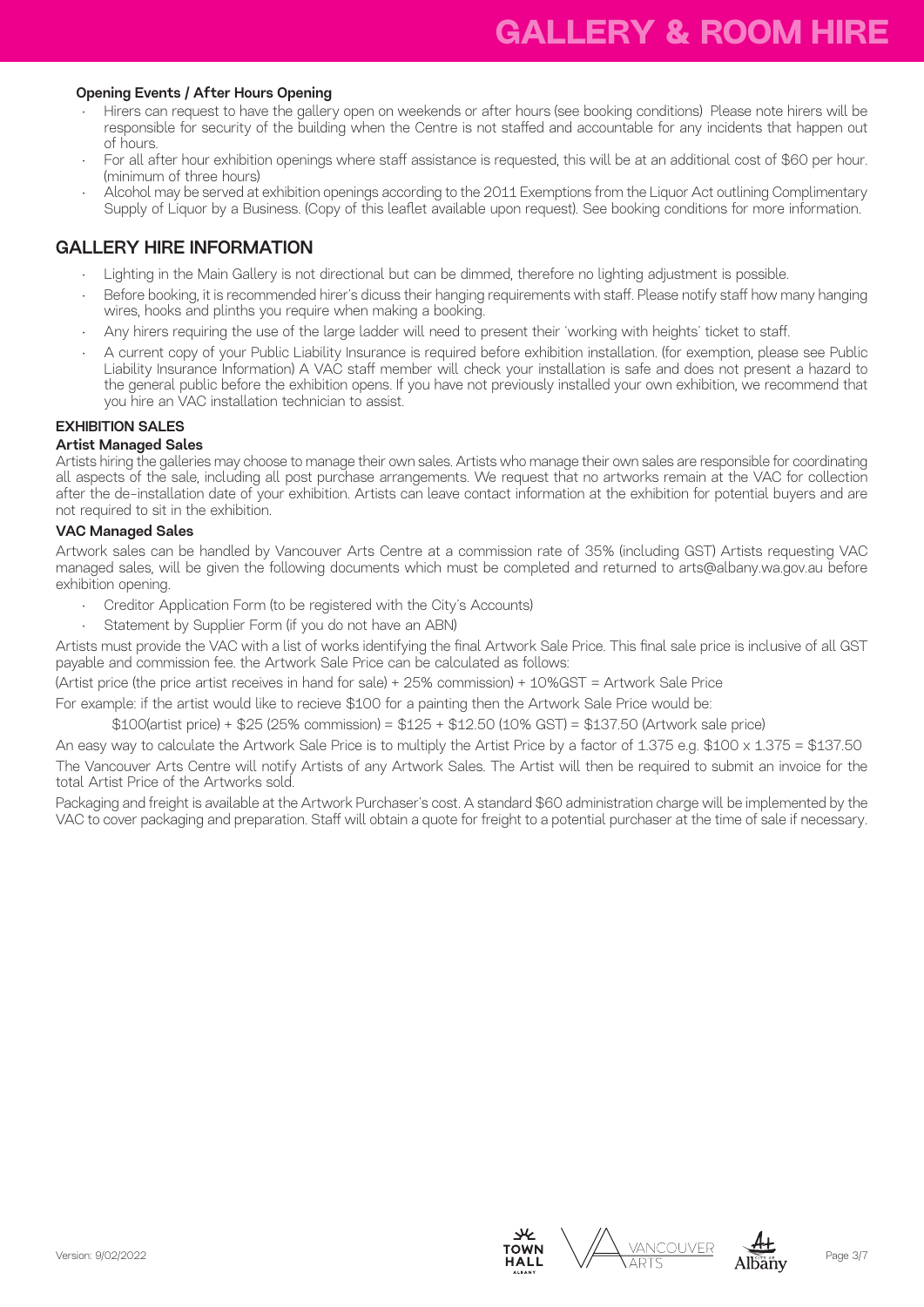## BOOKING CONDITIONS

#### **RATES**

All not for profit arts and cultural organisations, community organisations and sole traders and partnerships operating in the creative and cultural industries are eligible for the Community Rate. All other types of bookings will be charged at commercial rates.

#### **BOOKINGS**

Bookings are subject to availability and on request. Please ensure you have checked availability prior to submitting a booking request. A staff member will be in touch to check details and confirm your booking with you. Bookings are confirmed once 50% deposit or full payment has been paid.

A Room Evaluation Form must be completed by Hirers for VAC statistical purposes at the conclusion of the room hire and is to be returned to the VAC administration office in person or via email to arts@albany.wa.gov.au Hirers who regularly fail to vacate their room by the end of their allocated timeslot, or may cause undue inconvenience to other users may be refused applications to hire in future.

#### PREFERENTIAL BOOKINGS

Preference will be given to bookings that can demonstrate that they meet the Vancouver Arts Centre Programming Objectives. All other bookings will be considered and accommodated subject to availability.

#### GALLERY BOOKINGS

- All new Gallery Hirers must complete a short Gallery Induction prior to installation.
- Gallery Hirers must use low tack artwork labels, numbers or provide an accompanying list of works. If required, please contact Vancouver Arts Centre staff for assistance.
- Blu tack must not be used on gallery walls. Magic tape (Scotch tape) or appropriate low tack painters tape must be used.
- All wires must be returned untangled to the Vancouver Arts Centre staff.
- Galleries must be left completely clear and empty of all hanging equipment after bumping out. Walls must be cleaned and any marks completely removed. If damage to paintwork is incurred through installation, it must be repaired. Hirer's unable to repair or clean the gallery appropriately will be invoiced for any additional repair, painting or cleaning costs.
- All Gallery Hirers must complete an Exhibition Evaluation Form and return it to arts@albany.wa.gov.au four (4) weeks post event.

#### BOOKINGS FOR PERFORMANCES

Bookings to present performances that require a significant level of technical audio/visual expertise are likely to require additional technical services and equipment. A full outline of technical specs must be provided at the time of initial enquiry. Appropriate fees will need to be discussed and negotiated with Vancouver Arts Centre staff prior to making a booking.

#### RECURRENT BOOKINGS

The Vancouver Arts centre offers a discounted rate to people or groups who wish to make 12 or more bookings in a year. Please see the Annual Room Hire Application for more information.

#### PUBLIC LIABILITY INSURANCE

Where your activity is advertised, open to the general public and / or you will be receiving money (including donations for entry), public liability insurance is required. Hirers will need to submit a copy of their public liability certificate of Insurance to Vancouver Arts Centre staff.

Where you will be hiring a room for personal arts activity, public liability is not required and can be covered by the City of Albany's Occasional Hirers Insurance, provided the activity is low risk, not advertised and not available for the public to attend. Examples include band rehearsal and collaborative artwork creation.

For more information regarding our Public Liability Requirements, please refer to the Public Liability Information document.

#### BUMP-IN/OUT

It is the hirer's responsibility to set up and pack down within the allocated timeslot.

#### EVENTS OUTSIDE NORMAL BUSINESS HOURS

Any Hirers that require access to the venue outside of normal business hours (for bump in/bump out purposes or for the presentation of public or private events/functions) will need to speak to staff to arrange access and may need to pay for appropriate staffing to be present for the duration of the event, at the rates specified in the above schedule.

A building induction must be completed with a member of staff during normal business hours before hiring any room outside of normal booking hours.

Any hirer who requires a key and building alarming / disarming device, will become responsible for the key and building security (if out of hours). Any given keys and building security devices lost will incur a fee and will be billed to the Hirer responsible.

#### **SECURITY**

For all public events involving the sale of alcohol, a security guard may be required to be in attendance. This can be arranged separately and the rates in the above schedule will apply.

Note; exhibition openings where alcohol is offered as ancillary to the event and is restricted to a maximum of 2 drinks per attendee, a security guard is not required.

#### SERVICE OF ALCOHOL

In order to comply with regulations and remain exempt from the requirement to obtain a liquor licence, hirers must observe the conditions listed in the 2011 Liquor Exemption leaflet and the following:

- Alcohol must be supplied as complimentary and of no charge,
- Servers must have current Responsible Service Alcohol certificate,
- Alcohol must be served by hirer or a volunteer to ensure that no more than two standard drinks are supplied to each quest,
- Drinking water must be available for guests,
- A sign indicating that the supply of liquor is complimentary and restricted to two drinks per guest, must be situated behind or near to the bar. The Centre can provide signage upon request.

#### EQUIPMENT

Hire of the Room only includes use of the permanent equipment located in the room. The Hirer is responsible to set up and pack away any equipment located in the room. Equipment used during the room hire is to be handled with care and carefully put away. Any damage incurred to equipment will be charged to the Hirer responsible.

It is the responsibility of the Hirer to request additional items such as an urn, trestle tables, chairs and other such items when lodging their booking application.

Equipment is available at the Vancouver Arts Centre and is subject to availability. To view our equipment list and request equipment hire, please refer to the VAC Equipment Information which is available on request and talk to VAC staff.

#### CLEANING

All hirers are required to:

- Remove all items such as hirer's equipment, refuse and any other personal belongings from the room following the conclusion of hire.
- Ensure all chairs, tables modular walls, hanging systems and any other equipment belonging to the venue are returned to the designated storage areas and stored correctly.
- Sweep the floor, wipe down any tables, chairs and equipment used with disenfectant spray and ensure the room is returned to its original state.
- Ensure the kitchen and lounge area are left tidy.

In the event that the room is left in an unsatisfactory condition and additional cleaning services are required, additional staff will be engaged to clean with expenses billed back to the hirer responsible at the rates in the above schedule.



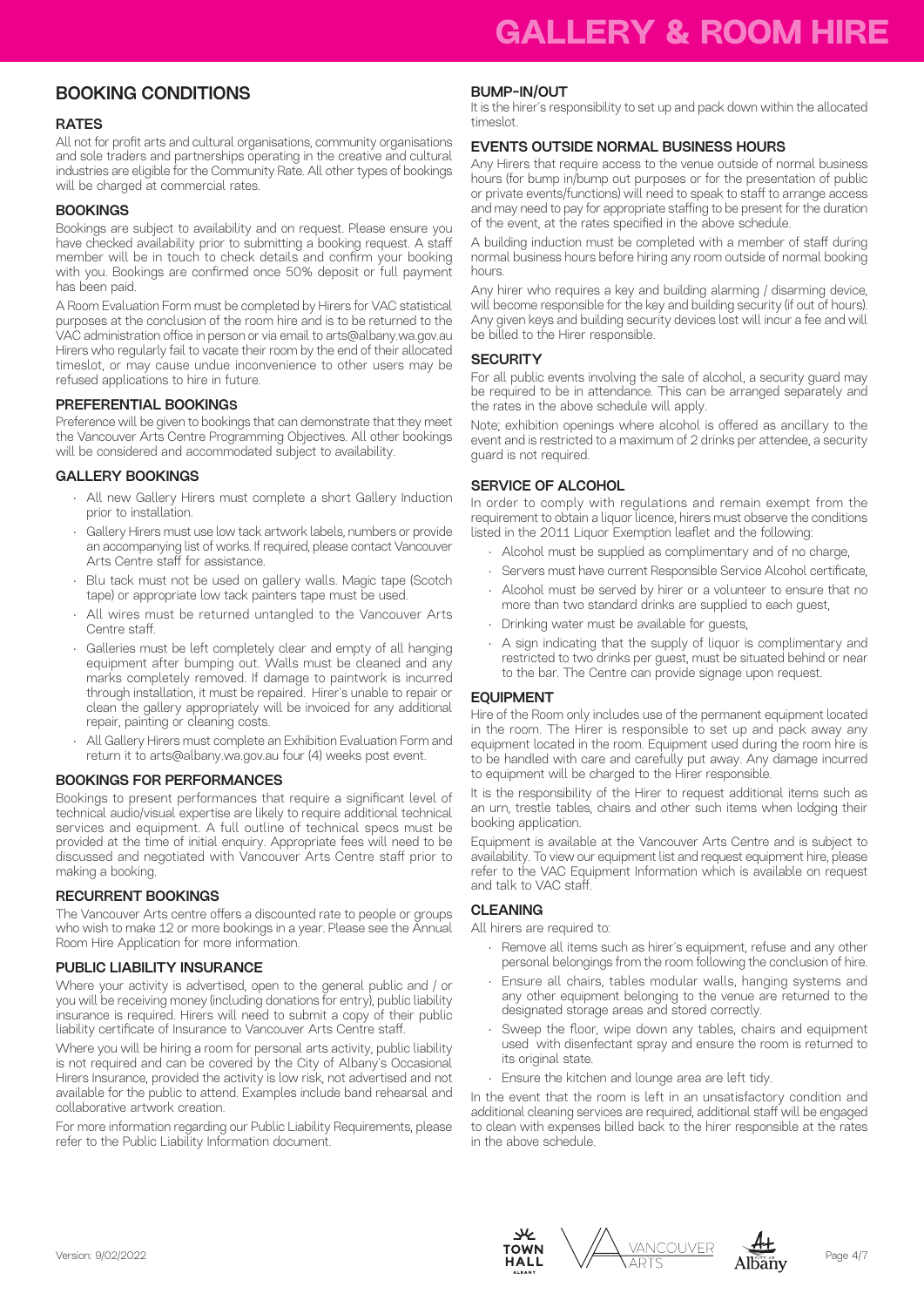#### CANCELLATIONS

Cancellations must be made no later than 48 hours prior to the room hire booking. Please contact staff directly to discuss. Room Hire deposits are non-refundable.

#### FEES & CHARGES

City Of Albany Payment Terms are strictly 30 days from invoice date. The Hirer will bear all associated costs to recover the debt in full.

Hirers are required to pay a minimum of a 50% deposit to confirm their booking and the remainder once the booking has been completed at the administration office, unless otherwise advised.

Any requests for fee waivers, refunds and disputed accounts must be made in writing prior to payment of the account becoming overdue and are only issued in extenuating circumstances after approval by the VAC.

#### IN-KIND SUPPORT

Up to 50% discount is available to arts and cultural organisations, independent artists, collectives and creative producers. Refer to the In-Kind Application for further details.

#### PARTNERSHIP REQUESTS

The Vancouver Arts Centre team are able to consider proposals at any time to partner with independent artists, producers and organisations to support the development of new work, projects or events for presentation through the Vancouver Arts Centre; where it is strategic to do so, is in line with overall programming objectives and where we have capacity to support.

Proposals are considered on a case by case basis.

#### **GENERAL**

The City's Vancouver Arts Centre (VAC) management and staff have the authority to act on Council's behalf during an event and shall be allowed entrance at any time. The Hirer (person signing the application form) must carry out any directions issued by VAC management and staff.

In the event of an emergency, the Hirer is to assist the VAC staff in evacuating those associated with this booking out of the arts centre as directed.

No alterations are to be made to the fabric of the building and paintwork needs to remain undamaged and clean. Any damage to the building will be the responsibility of the Hirer and a fee will be charged

Large groups or school bookings are required to nominate a person to report to the VAC administration office upon arrival and provide participation numbers upon entry.

#### COVID-19 CONDITIONS OF HIRE

- Hirers must read the VAC's COVID19 Safety Plan and comply with all conditions.
- Hirers must complete a Safety induction prior to the commencement of their hire and must be present at all times during the period of hire.
- Rooms and activities must be set up in a way that 1.5m distance between attendees can be observed.
- Hirers and attendees must observe room capacity limits within the centre at all times.
- Hirers are responsible for disinfecting equipment such as chairs, tables, light switches and other high touch point surface areas at the conclusion of their hire. Hirers must sign the cleaning log located in the large meeting room.
- All attendees are required to maintain good hygiene practices whilst at the centre. Hand sanitiser and disinfectant spray are located in each room for use by hirers.
- Shared kitchen facilities can be used for making tea and coffee only. Hirers and attendees may self-cater their activity but must follow good hygeine practices
- Hirers must ensure that the State Government requirements around Mandatory Contact Registration are complied with. All attendees must register their attendance either using the SafeWA app or the hard copy registers provided at the facility entrances.







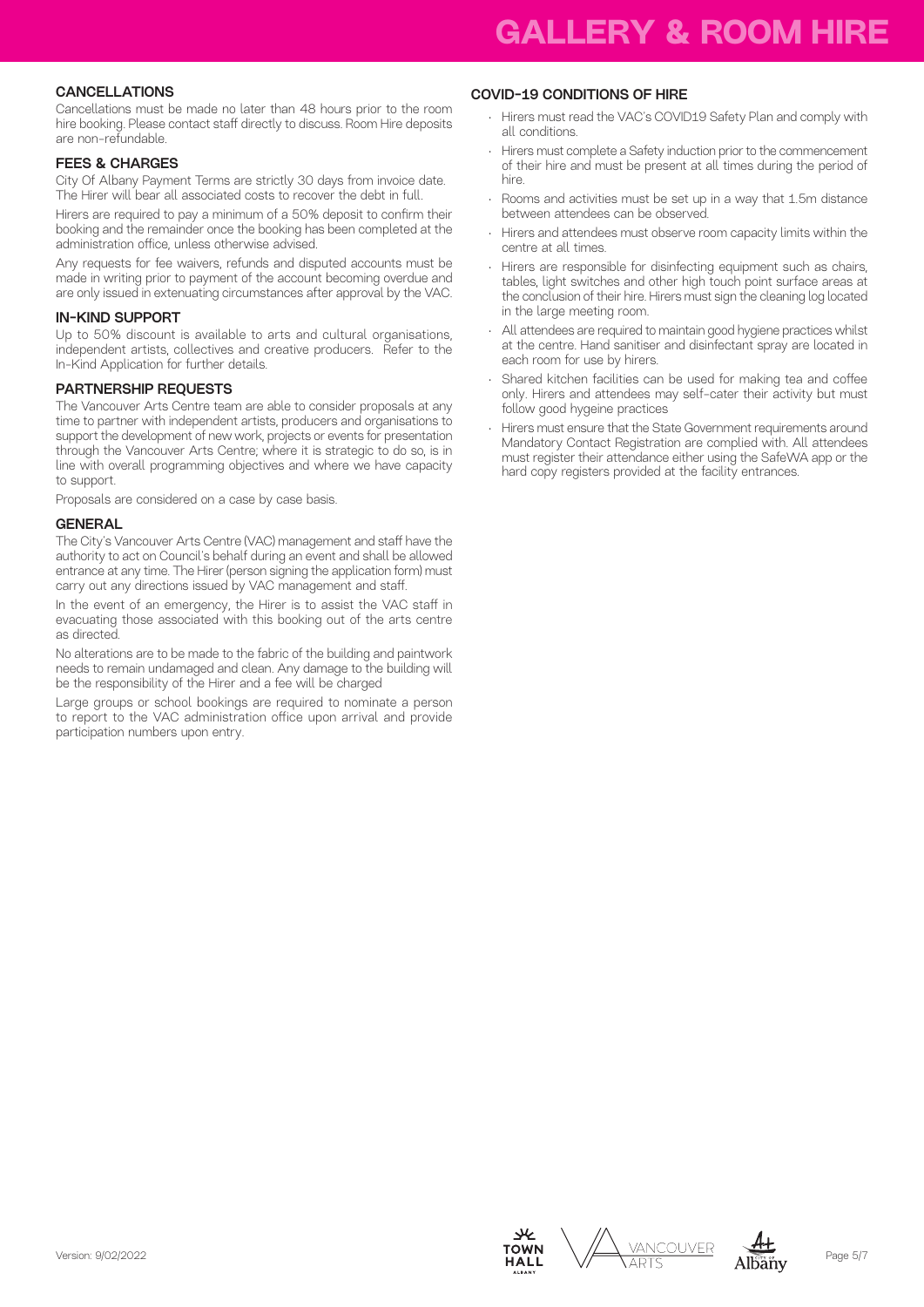# **GALLERY HIRE APPLICATION**

# VANCOUVER ARTS CENTRE **GALLERY HIRE APPLICATION 2022/2023**

| <b>APPLICANT DETAILS</b>                                                                                                                                                                                                                                                    |                                                                                                                 |
|-----------------------------------------------------------------------------------------------------------------------------------------------------------------------------------------------------------------------------------------------------------------------------|-----------------------------------------------------------------------------------------------------------------|
|                                                                                                                                                                                                                                                                             |                                                                                                                 |
| Contact Person: New York Contact Person: New York Contact Person: New York Contact Person: New York Contact Person:                                                                                                                                                         |                                                                                                                 |
| Address <u>:</u> Address: Address: Address: Address: Address: Address: Address: Address: Address: Address: Address: Address: Address: Address: Address: Address: Address: Address: Address: Address: Address: Address: Address: Addr                                        |                                                                                                                 |
|                                                                                                                                                                                                                                                                             |                                                                                                                 |
| <b>EXHIBITION DETAILS</b>                                                                                                                                                                                                                                                   |                                                                                                                 |
|                                                                                                                                                                                                                                                                             |                                                                                                                 |
| Name of Artists involved in Exhibition:<br>Service of Artists involved in Exhibition:<br>Service of Artists involved in Exhibition:                                                                                                                                         |                                                                                                                 |
|                                                                                                                                                                                                                                                                             |                                                                                                                 |
|                                                                                                                                                                                                                                                                             |                                                                                                                 |
| After hours access required: $\Box$ No $\Box$ Yes,<br>If yes, please specify Date/Time you are available to complete a building induction: _________________________                                                                                                        |                                                                                                                 |
|                                                                                                                                                                                                                                                                             |                                                                                                                 |
| Artwork sales: □ Sales managed by Artist □ Sales managed by VAC □ Artwork not for sale                                                                                                                                                                                      |                                                                                                                 |
| <b>HIRE DETAILS</b><br>Please tick all galleries requested for hire:<br>□ Main Gallery □ Front Gallery □ Small Gallery □ Verandah Gallery                                                                                                                                   |                                                                                                                 |
|                                                                                                                                                                                                                                                                             |                                                                                                                 |
| <b>SERVICES &amp; EQUIPMENT</b><br>Please tick all additional servies or equipment you require:<br>□ Install Technician<br>□ Bar Staff/Ushers/Event support<br>□ AV equipment<br>(please see Equipment Hire information for list of available equipment)<br>□ AV technician | $\square$ Plinths (please specify amount): $\square$<br>□ Other (please specify): <u>2000 magnetic contract</u> |

## **DECLARATION**

I the applicant, declare the above information is correct in all respects, at the time of lodgement of this application. I agree to the terms of reference outlined in the Vancouver Arts Centre Gallery/room Hire Information document.

Applicant Name: Signature: Date:

Please send this completed cover sheet together with a copy of your public liability insurance to arts@albany.wa.gov.au If you do not recieve an email confirmation within five working please contact the Arts & Culture team on 6820 3740.